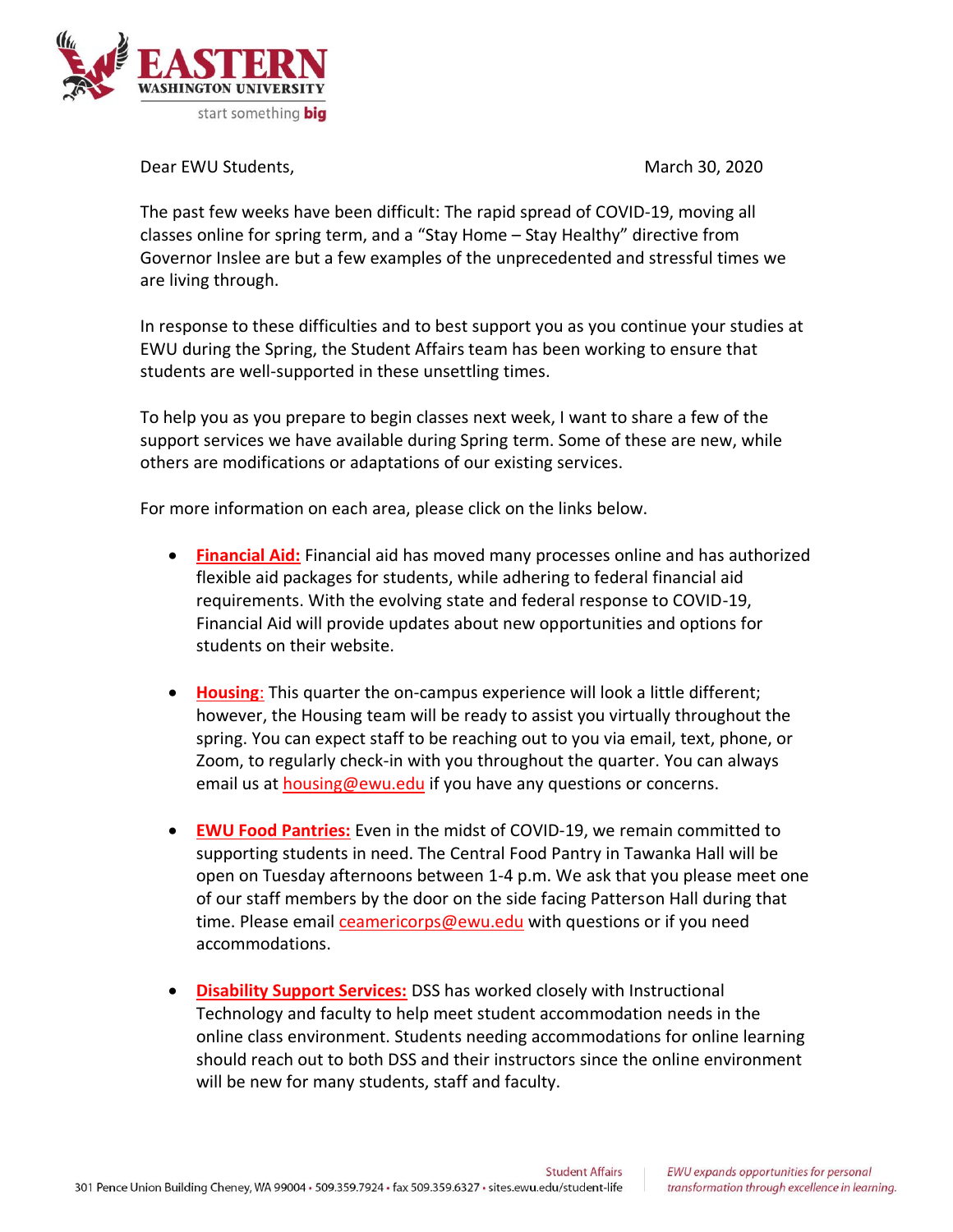

• **[CAPS:](https://inside.ewu.edu/caps/services/overview/)** Counseling and Psychological Services (CAPS) remains committed to supporting student wellbeing and resilience, and is responding to COVID-19 by moving services online. In accordance with social distancing protocols, most individual counseling during spring quarter will be provided via telephone or videoconference (Zoom) sessions.

CAPS will continue to have clinicians available for walk-in or, currently, phone-in sessions. These brief sessions remain available on Mondays, Tuesdays, Thursdays and Fridays from 1-4 p.m. For students who have not been clients of CAPS, online forms will need to be completed prior to speaking with a counselor. Please visit the CAPS website [\[https://inside.ewu.edu/caps/\]](https://inside.ewu.edu/caps/) for how to reach out and access services.

Additional services remain available at CAPS including [biofeedback resources](https://inside.ewu.edu/caps/services/biofeedback/) and [TAO self-help](https://inside.ewu.edu/caps/services/tao/) online modules.

- **[Student Care](https://inside.ewu.edu/student-support-advocacy/) Team:** Our Student Care Team is dedicated to helping support all students and has moved operations online. If you would like to connect with a member of the Student Care Team via Zoom/email/phone please complete our [Student Intake Form](https://cm.maxient.com/reportingform.php?EasternWashingtonUniv&layout_id=4) and we will reach out directly to you. If you are concerned about a fellow student and would like us to reach out to them, please complete our [ICARE form](https://cm.maxient.com/reportingform.php?EasternWashingtonUniv&layout_id=100) and we will reach out.
- **[Student Emergency Fund:](https://inside.ewu.edu/student-support-advocacy/student-emergency-fund/)** We have modified the Student Emergency Fund to assist students in crisis and help provide laptops to students unable to complete their courses due to a lack of equipment. If you need assistance with a computer, please go to the *I Need a Laptop* form on the coronavirus FAQ site.
- **[Career Center:](https://inside.ewu.edu/careercenter/)** The Career Center has updated their materials for online delivery and has migrated all of their services online. All career advising appointments, resume and job search assistance as well as employer interviews are being facilitated virtually. Advisors are assisting students through a variety of online, email and telephone services.
- **[SAIL:](https://inside.ewu.edu/sail/)** SAIL and Eagle Entertainment are here to help students stay connected through virtual programming. Check our calendar of events [\[https://inside.ewu.edu/sail/calendar-of-events/\]](https://inside.ewu.edu/sail/calendar-of-events/) to see what opportunities are available and remember to log in to EagleSync to find other virtual events student organizations will be hosting.